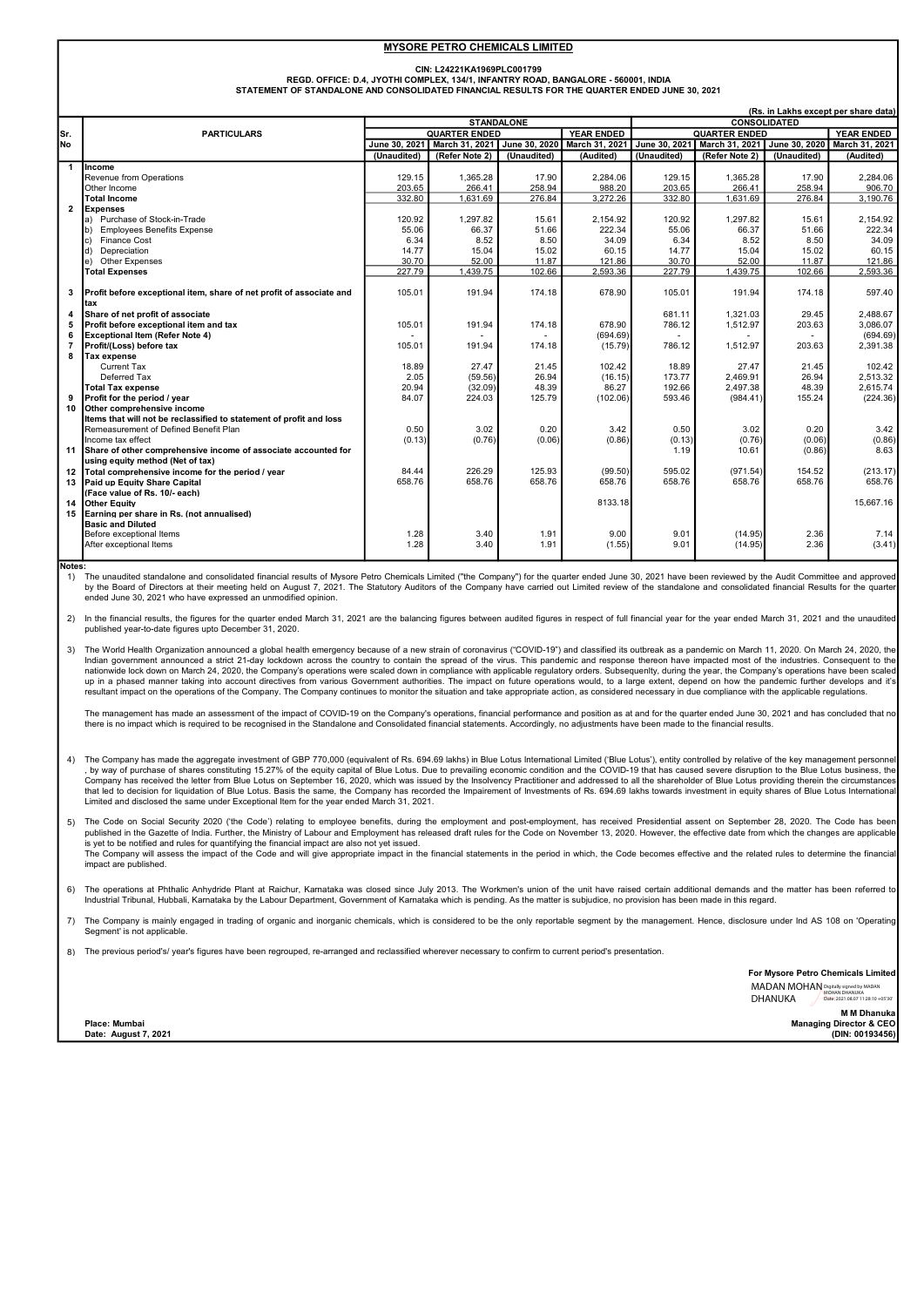

602, Floor 6, Raheja Titanium Western Express Highway, Geetanjali Railway Colony, Ram Nagar, Goregaon (E) Mumbai 400063, INDIA Tel: +91 22 6831 1600

**Independent Auditor's Review Report on unaudited quarterly standalone financial results of Mysore Petro Chemicals Limited pursuant to the Regulation 33 of the SEBI (Listing Obligations and Disclosure Requirements) Regulations, 2015**

**The Board of Directors Mysore Petro Chemicals Limited**

- 1. We have reviewed the accompanying statement of unaudited standalone financial results of Mysore Petro Chemicals Limited ('the Company') for the quarter ended June 30, 2021 ('the Statement') attached herewith, being submitted by the Company pursuant to the requirements of Regulation 33 of the Securities and Exchange Board of India (Listing Obligations and Disclosure Requirements) Regulations, 2015 as amended ('the Regulation').
- 2. This Statement, which is the responsibility of the Company's Management and approved by the Board of Directors, has been prepared in accordance with the recognition and measurement principles laid down in Ind AS 34 'Interim Financial Reporting', prescribed under Section 133 of the Companies Act, 2013 read with relevant rules issued thereunder and other recognized accounting principles generally accepted in India. Our responsibility is to express a conclusion on the Statement based on our review.
- 3. We conducted our review of the Statement in accordance with the Standard on Review Engagement (SRE) 2410, "Review of Interim Financial Information Performed by the Independent Auditor of the Entity" issued by the Institute of Chartered Accountants of India. This standard requires that we plan and perform the review to obtain moderate assurance as to whether standalone financial results are free of material misstatements. A review consists of making inquiries, primarily of persons responsible for financial and accounting matters, and applying analytical and other review procedures. A review is substantially less in scope than an audit conducted in accordance with Standards on Auditing and consequently does not enable us to obtain assurance that we would become aware of all significant matters that might be identified in an audit. Accordingly, we do not express an audit opinion.
- 4. Based on our review conducted as above, nothing has come to our attention that causes us to believe that the accompanying Statement of unaudited standalone financial results prepared in accordance with the recognition and measurement principles laid down in Ind AS 34, prescribed under Section 133 of the Companies Act, 2013 read with relevant rules issued thereunder and other recognized accounting principles generally accepted in India has not disclosed the information required to be disclosed in terms of the Regulation including the manner in which it is to be disclosed, or that it contains any material misstatement.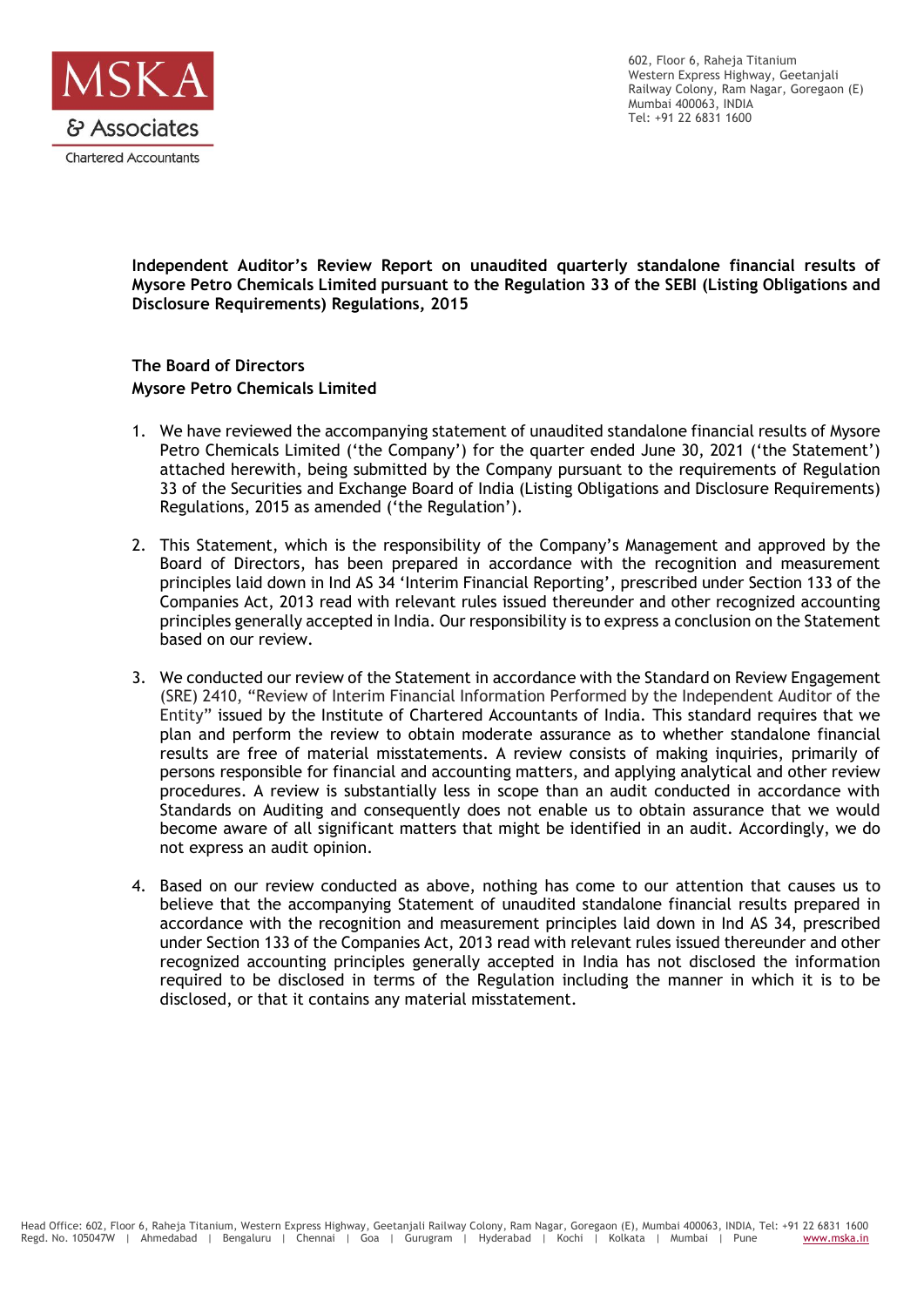

5. We draw attention to Note 3 of the Statement which states that the management has made an assessment of the impact of COVID-19 on the Company's operations, financial performance and position as at and for the quarter ended June 30, 2021 and has concluded that there is no impact which is required to be recognized in the standalone financial results. Accordingly, no adjustments have been made to the unaudited standalone financial results.

Our conclusion on the Statement is not modified in respect of the above matter.

# **For MSKA & Associates**

Chartered Accountants ICAI Firm Registration No.105047W



Ankush Agrawal Partner Membership No.: 159694 UDIN: 21159694AAAADB2538

Place: Mumbai Date: August 7, 2021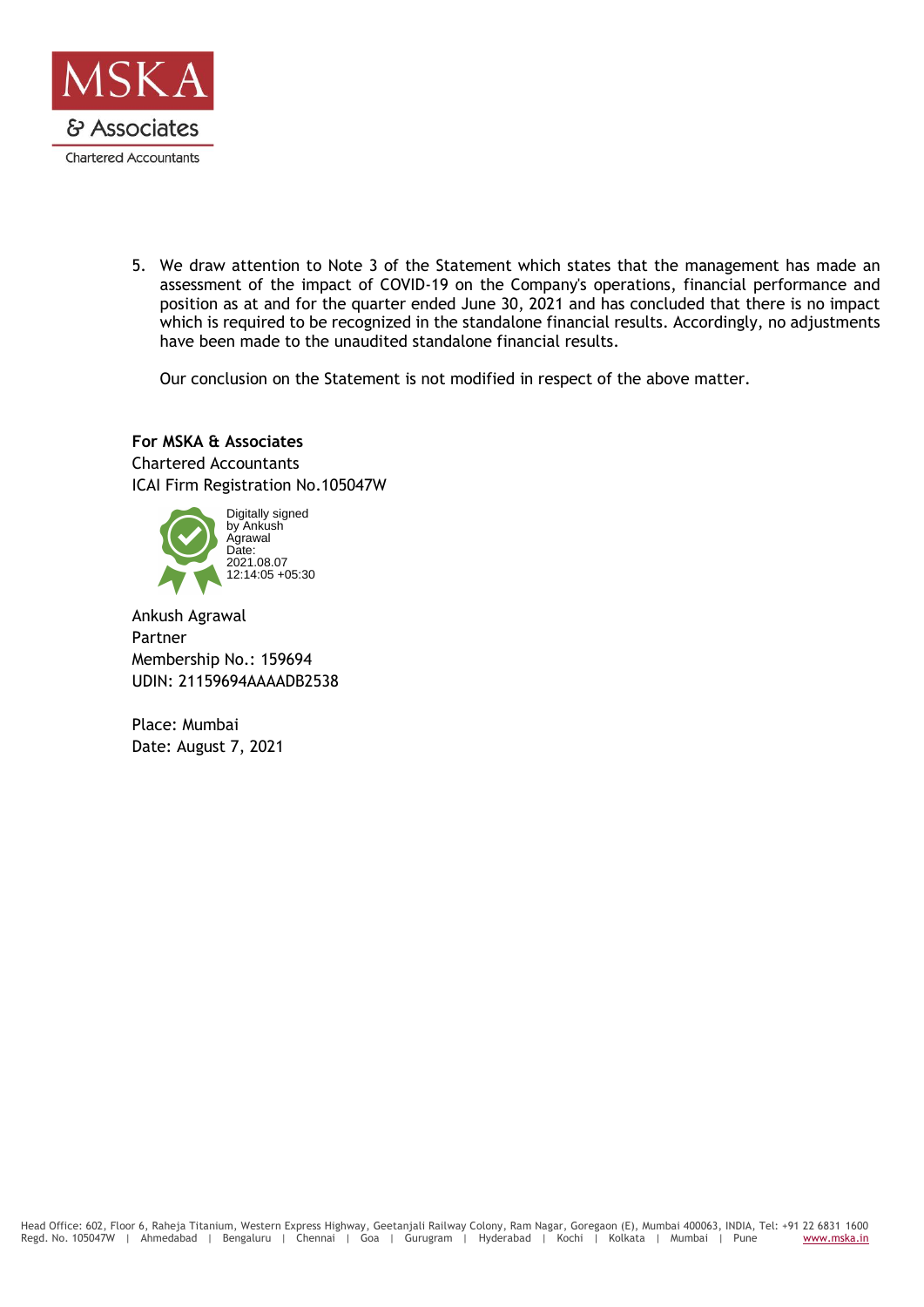

602, Floor 6, Raheja Titanium Western Express Highway, Geetanjali Railway Colony, Ram Nagar, Goregaon (E) Mumbai 400063, INDIA Tel: +91 22 6831 1600

Independent Auditor's Review Report on Consolidated Unaudited Quarterly financial results of the Mysore Petro Chemicals Limited and its associate pursuant to the Regulation 33 of the SEBI (Listing Obligations and Disclosure Requirements) Regulations, 2015

## **The Board of Directors**

## **Mysore Petro Chemicals Limited**

- 1. We have reviewed the accompanying statement of consolidated unaudited financial results of Mysore Petro Chemicals Limited ('the Company') and its share of the net profit after tax and total comprehensive income of its associate for the quarter ended June 30, 2021 ('the Statement'), being submitted by the Company pursuant to the requirements of Regulation 33 of the Securities and Exchange Board of India (Listing Obligations and Disclosure Requirements) Regulations, 2015 as amended ('the Regulations').
- 2. This Statement, which is the responsibility of the Company's Management and approved by the Company's Board of Directors, has been prepared in accordance with the recognition and measurement principles laid down in Indian Accounting Standard 34 'Interim Financial Reporting'('Ind AS 34'), prescribed under Section 133 of the Companies Act, 2013 read with relevant rules issued thereunder and other recognized accounting principles generally accepted in India. Our responsibility is to express a conclusion on the Statement based on our review.
- 3. We conducted our review of the Statement in accordance with the Standard on Review Engagement (SRE) 2410, 'Review of Interim Financial Information Performed by the Independent Auditor of the Entity' issued by the Institute of Chartered Accountants of India. This standard requires that we plan and perform the review to obtain moderate assurance as to whether the financial results are free of material misstatement. A review consists of making inquiries, primarily of persons responsible for financial and accounting matters, and applying analytical and other review procedures. A review is substantially less in scope than an audit conducted in accordance with Standards on Auditing and consequently does not enable us to obtain assurance that we would become aware of all significant matters that might be identified in an audit. Accordingly, we do not express an audit opinion.

We also performed procedures in accordance with the circular issued by the SEBI under Regulation 33 (8) of the SEBI (Listing Obligations and Disclosure Requirements) Regulations, 2015, as amended, to the extent applicable.

| Sr. No | Name of the Company       | Relationship with the<br><b>Holding Company</b> |  |  |
|--------|---------------------------|-------------------------------------------------|--|--|
|        | IG Petrochemicals Limited | Associate                                       |  |  |

4. This Statement includes the results of the following entities: